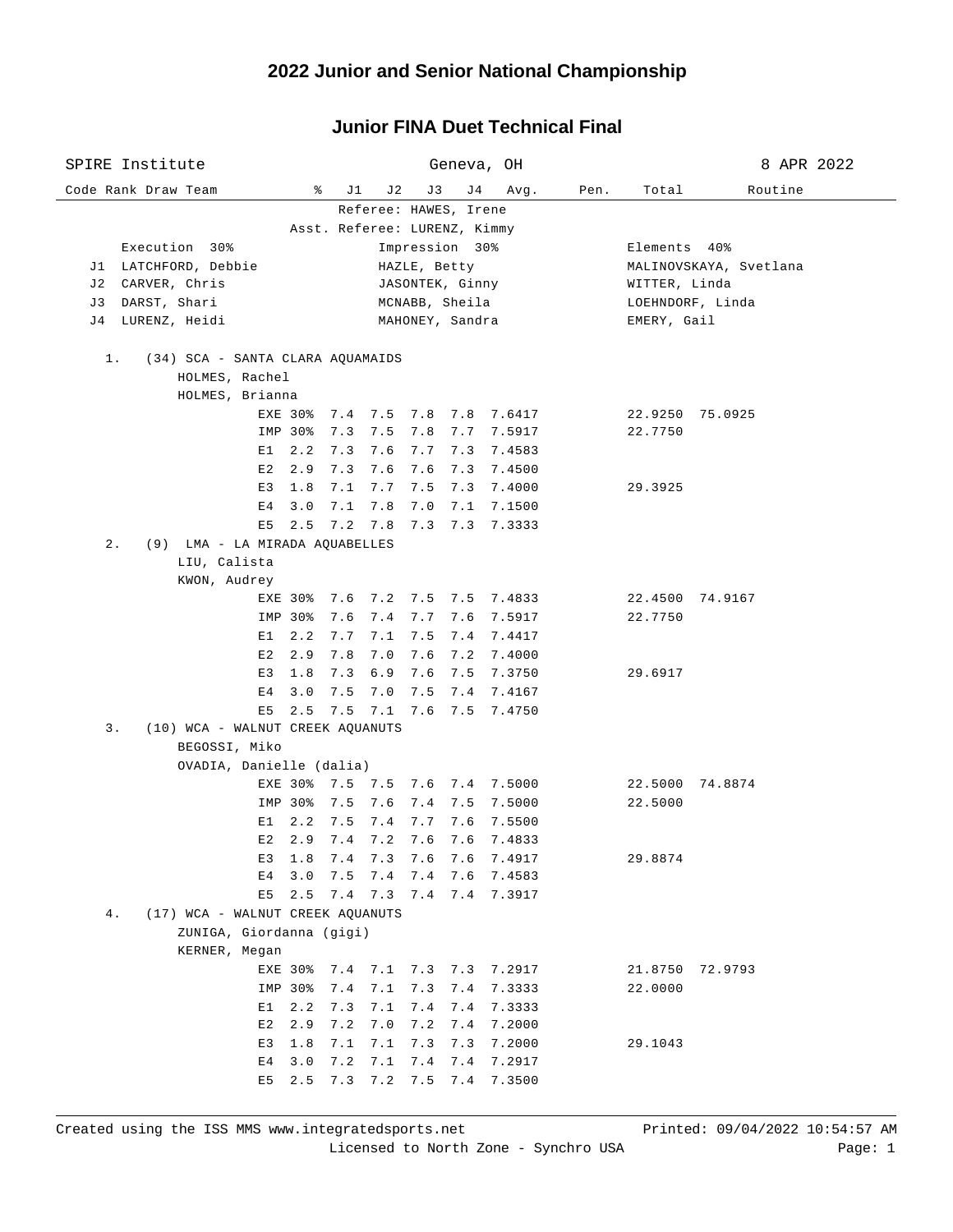| SPIRE Institute |    |  |                                    |                |                    |            | Geneva, OH              | 8 APR 2022  |                    |                                |      |         |                 |
|-----------------|----|--|------------------------------------|----------------|--------------------|------------|-------------------------|-------------|--------------------|--------------------------------|------|---------|-----------------|
|                 |    |  | Code Rank Draw Team                |                | နွ                 | J1         | J 2                     | J3          | J 4                | Avg.                           | Pen. | Total   | Routine         |
|                 | 5. |  | (28) AZD - ARIZONA DESERT DOLPHINS |                |                    |            |                         |             |                    |                                |      |         |                 |
|                 |    |  | RAU, Ella                          |                |                    |            |                         |             |                    |                                |      |         |                 |
|                 |    |  | SANTANA, Elle                      |                |                    |            |                         |             |                    |                                |      |         |                 |
|                 |    |  | [R]WANG, Ashlyn                    |                |                    |            |                         |             |                    |                                |      |         |                 |
|                 |    |  |                                    |                |                    |            |                         |             |                    | EXE 30% 7.1 7.0 7.1 7.3 7.1083 |      |         | 21.3250 71.7594 |
|                 |    |  |                                    |                | IMP 30%            | 7.3        | 7.1                     | 7.4         | 7.3                | 7.2917                         |      | 21.8750 |                 |
|                 |    |  |                                    | E1             | 2.2                | 7.1        | 7.3                     | $7.2$ $7.1$ |                    | 7.1583                         |      |         |                 |
|                 |    |  |                                    | E2             | 2.9                | 7.1        | 7.2                     |             |                    | 7.2 7.2 7.1917                 |      |         |                 |
|                 |    |  |                                    | E3             | 1.8                | 6.9        | 7.1                     |             |                    | 6.9 7.3 7.0167                 |      | 28.5594 |                 |
|                 |    |  |                                    | E <sub>4</sub> | 3.0                | 7.0        |                         | 7.2 7.0     | 7.2                | 7.1000                         |      |         |                 |
|                 |    |  |                                    | E <sub>5</sub> | 2.5                |            | $7.2$ $7.1$ $7.3$ $7.2$ |             |                    | 7.2000                         |      |         |                 |
|                 | б. |  | (13) WCA - WALNUT CREEK AQUANUTS   |                |                    |            |                         |             |                    |                                |      |         |                 |
|                 |    |  | MCMILLEN, Cambell                  |                |                    |            |                         |             |                    |                                |      |         |                 |
|                 |    |  | WOELFEL, Morgan                    |                |                    |            |                         |             |                    |                                |      |         |                 |
|                 |    |  |                                    |                |                    |            |                         |             |                    | EXE 30% 7.4 6.9 7.2 7.2 7.1917 |      |         | 21.5750 71.3306 |
|                 |    |  |                                    |                | IMP 30%            | 7.3        | 7.2                     | 7.5         | 7.0                | 7.2500                         |      | 21.7500 |                 |
|                 |    |  |                                    | E1             | 2.2                | 7.2        | 6.8                     | 7.0         | 7.2                | 7.0833                         |      |         |                 |
|                 |    |  |                                    | E2             | 2.9                | 7.0        | 6.8                     | $6.8$ 7.2   |                    | 6.9167                         |      |         |                 |
|                 |    |  |                                    | E3             | 1.8                | 6.8        | 6.8                     |             |                    | 6.9 7.4 6.8917                 |      | 28.0056 |                 |
|                 |    |  |                                    | E <sub>4</sub> | 3.0                | 7.2        | 6.8                     | 7.0         | 7.2                | 7.0833                         |      |         |                 |
|                 |    |  |                                    | E5             | 2.5                |            | 7.0 6.8 7.0 7.3         |             |                    | 7.0083                         |      |         |                 |
|                 | 7. |  | (7) NCY - NEW CANAAN Y AQUIANAS    |                |                    |            |                         |             |                    |                                |      |         |                 |
|                 |    |  | LI, Viola                          |                |                    |            |                         |             |                    |                                |      |         |                 |
|                 |    |  | ZERRUSEN, Justine                  |                |                    |            |                         |             |                    |                                |      |         |                 |
|                 |    |  |                                    |                | EXE 30%            |            |                         |             |                    | 7.3 6.8 7.2 7.1 7.1333         |      |         | 21.4000 70.8242 |
|                 |    |  |                                    |                | IMP 30%            | 7.2        | 6.9                     | $7.0$ $7.3$ |                    | 7.1000                         |      | 21.3000 |                 |
|                 |    |  |                                    | E1             | 2.2                | 6.8        |                         |             |                    | 6.9 7.1 7.0 6.9500             |      |         |                 |
|                 |    |  |                                    | E2<br>E3       | 2.9<br>1.8         | 6.9<br>7.0 | 6.8<br>6.8              | 7.0         | 7.0<br>$7.1$ $7.1$ | 6.9417                         |      | 28.1242 |                 |
|                 |    |  |                                    | E4             | 3.0                | 7.2        | 6.8                     | 7.0         |                    | 7.0333<br>7.2 7.0833           |      |         |                 |
|                 |    |  |                                    | E5             | 2.5                |            |                         |             |                    | 7.1 6.9 7.3 7.2 7.1417         |      |         |                 |
|                 | 8. |  | (14) SCA - SANTA CLARA AQUAMAIDS   |                |                    |            |                         |             |                    |                                |      |         |                 |
|                 |    |  | NAKARI, Selina                     |                |                    |            |                         |             |                    |                                |      |         |                 |
|                 |    |  | MCCREIGHT, Taylor                  |                |                    |            |                         |             |                    |                                |      |         |                 |
|                 |    |  |                                    |                |                    |            |                         |             |                    | 7.3 7.2 6.8 7.0 7.0917         |      |         |                 |
|                 |    |  |                                    |                | EXE 30%<br>IMP 30% | 7.4        | 7.1                     | 6.9         | 6.9                |                                |      | 21.0750 | 21.2750 70.1855 |
|                 |    |  |                                    | E1             | 2.2                | 7.2        | 6.9                     | 6.9         | 7.0                | 7.0250<br>6.9667               |      |         |                 |
|                 |    |  |                                    | E2             | 2.9                | 7.3        |                         |             |                    | 6.9 6.8 7.0 6.9667             |      |         |                 |
|                 |    |  |                                    | E <sub>3</sub> | 1.8                | 7.0        | 6.9                     | 6.9         |                    | 6.9 6.9083                     |      | 27.8355 |                 |
|                 |    |  |                                    | E <sub>4</sub> | 3.0                | 7.0        | 7.0                     | 6.8         | 6.9                | 6.9417                         |      |         |                 |
|                 |    |  |                                    | E <sub>5</sub> | 2.5                | 7.2        | 7.0                     | 6.8         | 7.0                | 7.0000                         |      |         |                 |
|                 |    |  |                                    |                |                    |            |                         |             |                    |                                |      |         |                 |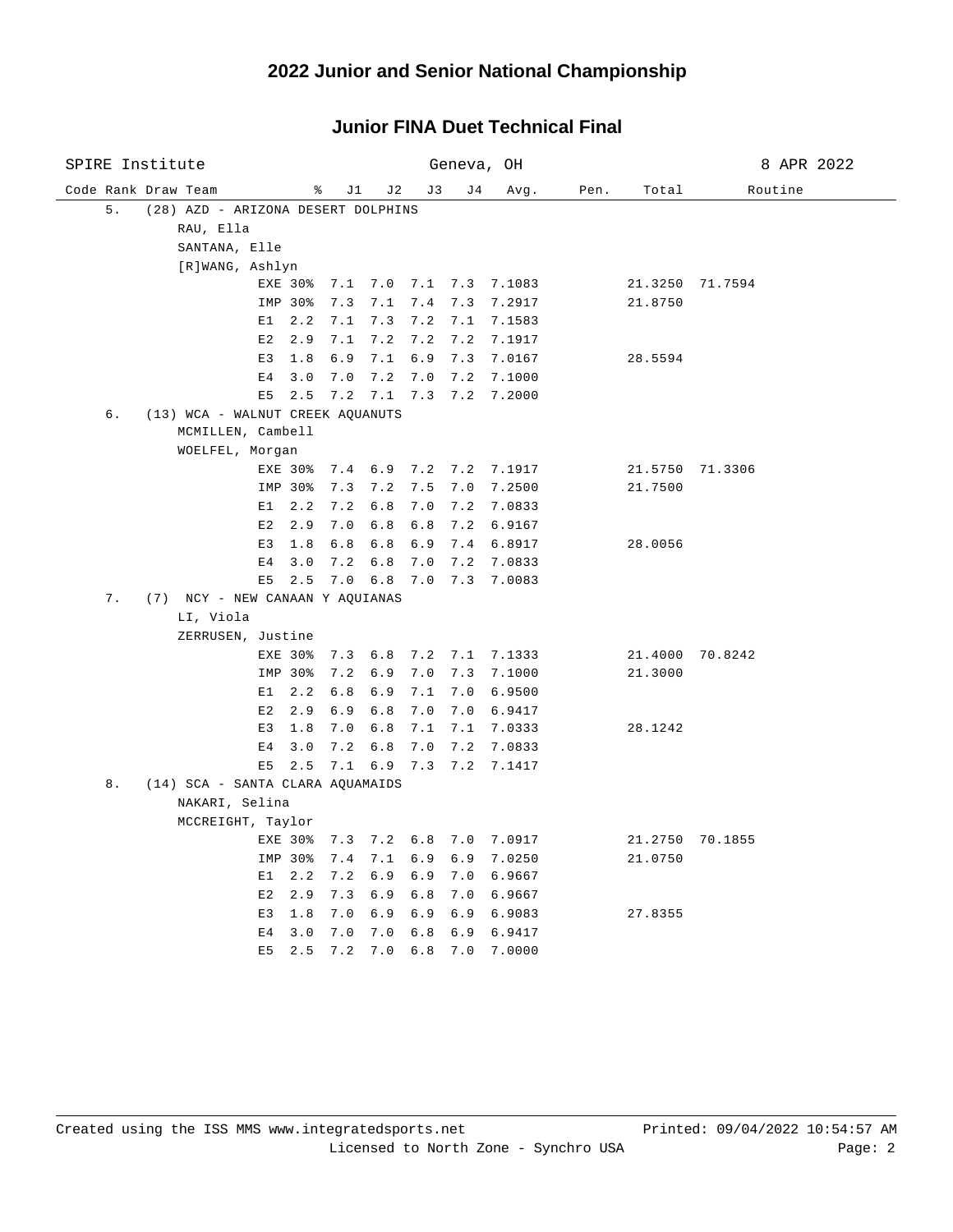#### Code Rank Draw Team % J1 J2 J3 J4 Avg. Pen. Total Routine SPIRE Institute Geneva, OH 8 APR 2022 9. (30) PTX - PIROUETTES OF TEXAS PINDI, Manasvi "manu" VALDEZ, Nathalia [R]LEE, Olivia EXE 30% 7.1 6.9 7.0 7.1 7.0417 21.1250 69.4341 IMP 30% 6.9 6.9 7.2 6.8 6.9167 20.7500 E1 2.2 6.9 6.8 7.1 7.0 6.9500 E2 2.9 6.9 6.7 7.0 6.9 6.8917 E3 1.8 6.6 6.8 6.8 7.2 6.8167 27.5591 E4 3.0 6.7 6.8 7.1 7.0 6.9000 E5 2.5 6.8 6.8 7.2 6.9 6.8750 10. (31) NCY - NEW CANAAN Y AQUIANAS GALCHENKO, Elizaveta SHEN, Isabelle EXE 30% 6.7 6.5 6.8 6.9 6.7417 20.2250 68.6484 IMP 30% 6.7 6.7 7.1 7.1 6.9000 20.7000 E1 2.2 6.9 6.9 7.1 7.2 7.0083 E2 2.9 6.8 6.7 7.0 7.1 6.9000 E3 1.8 6.8 6.7 7.2 7.2 6.9917 27.7234 E4 3.0 6.9 6.7 7.0 7.1 6.9417 E5 2.5 6.6 6.7 7.0 7.0 6.8417 11. (3) AZD - ARIZONA DESERT DOLPHINS DUMONT, Carie SMITH, Natalie [R]BURDETTE, Kennah EXE 30% 6.7 6.3 6.8 7.0 6.7333 20.2000 68.5403 IMP 30% 7.1 6.7 7.2 7.0 7.0333 21.1000 E1 2.2 7.3 6.8 6.8 6.9 6.8833 E2 2.9 7.2 6.5 6.9 7.3 7.0250 E3 1.8 6.6 6.7 6.9 6.9 6.7917 27.2403 E4 3.0 6.3 6.6 6.2 6.7 6.4500 E5 2.5 7.2 6.8 6.6 7.1 6.9417 12. (23) SCA - SANTA CLARA AQUAMAIDS ZHAI, Lina BONACORSO, Gianna EXE 30% 6.9 7.1 6.9 6.8 6.9083 20.7250 68.2965 IMP 30% 7.0 7.0 6.8 6.9 6.9417 20.8250 E1 2.2 6.9 6.6 6.6 6.7 6.6667 E2 2.9 6.8 6.7 6.5 6.5 6.6083 E3 1.8 6.8 6.7 6.7 6.8 6.7500 26.7465 E4 3.0 6.8 6.7 6.6 6.7 6.7000 E5 2.5 7.1 6.7 6.7 6.7 6.7333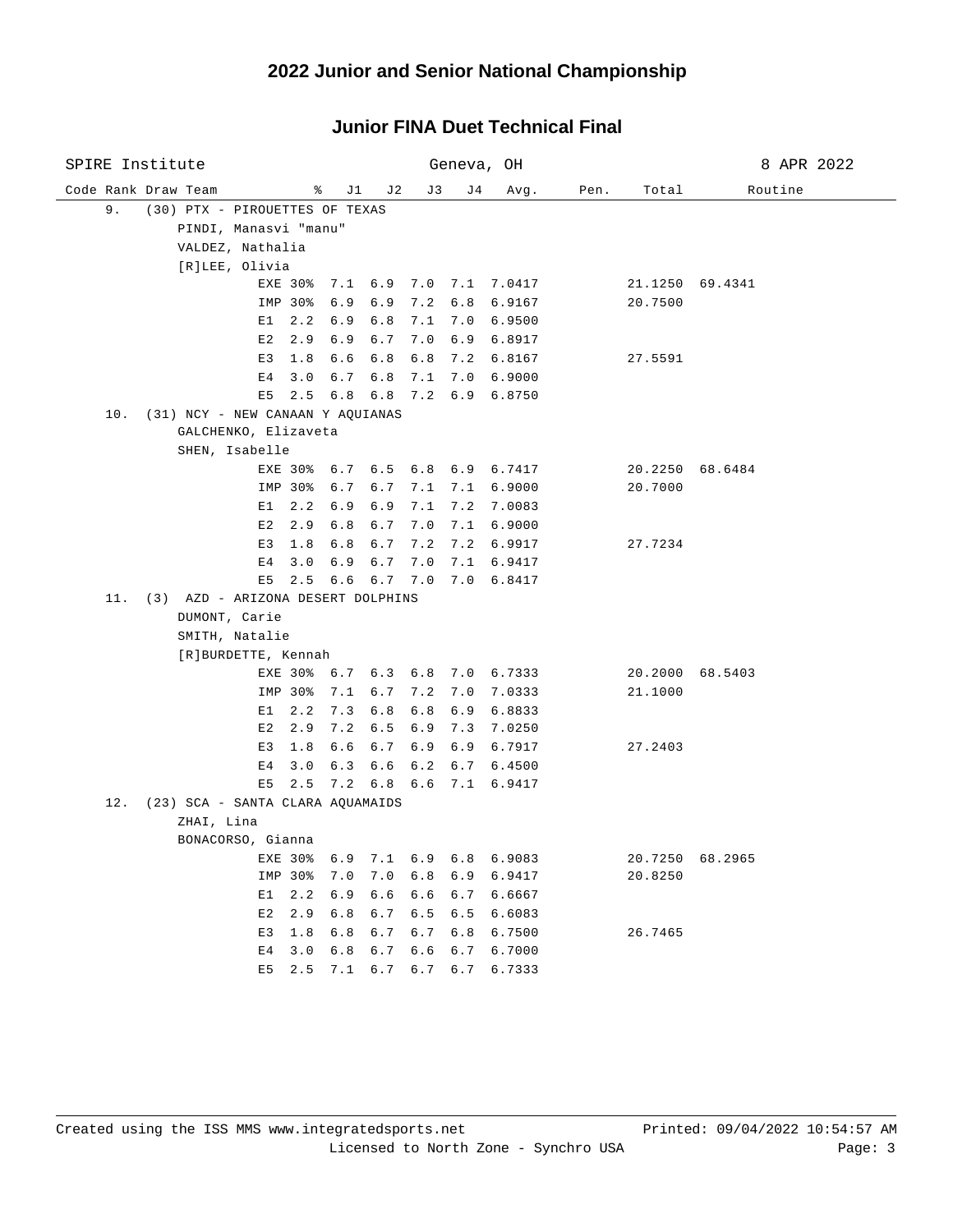| SPIRE Institute |     |  |                     |                                          |         |             | Geneva, OH |         |     | 8 APR 2022                     |      |         |                 |
|-----------------|-----|--|---------------------|------------------------------------------|---------|-------------|------------|---------|-----|--------------------------------|------|---------|-----------------|
|                 |     |  | Code Rank Draw Team |                                          |         | ိ<br>J1     | J 2        | J3      | J 4 | Avg.                           | Pen. | Total   | Routine         |
|                 | 13. |  |                     | (32) AZD - ARIZONA DESERT DOLPHINS       |         |             |            |         |     |                                |      |         |                 |
|                 |     |  |                     | BOWMAN, Liberty                          |         |             |            |         |     |                                |      |         |                 |
|                 |     |  |                     | NEELEY, MacKenzie                        |         |             |            |         |     |                                |      |         |                 |
|                 |     |  | [R]ZIMM, Eva        |                                          |         |             |            |         |     |                                |      |         |                 |
|                 |     |  |                     |                                          |         |             |            |         |     | EXE 30% 6.6 6.9 6.7 6.8 6.7500 |      |         | 20.2500 68.1094 |
|                 |     |  |                     |                                          | IMP 30% | 6.6         | 6.9        |         |     | 6.7 6.9 6.7917                 |      | 20.3750 |                 |
|                 |     |  |                     | E1                                       | 2.2     | 6.8         | 6.8        | 7.0     | 7.2 | 6.9167                         |      |         |                 |
|                 |     |  |                     | E2                                       | 2.9     | $6.8$       | 6.7        | 6.9     | 7.2 | 6.8667                         |      |         |                 |
|                 |     |  |                     | E3                                       | 1.8     | 6.6         | 6.8        | 7.1     | 7.1 | 6.9333                         |      | 27.4844 |                 |
|                 |     |  |                     | E4                                       | 3.0     | 6.7         | 6.7        | 6.9     | 7.0 | 6.8083                         |      |         |                 |
|                 |     |  |                     | E5                                       |         | $2.5 \t6.8$ |            |         |     | $6.7$ $6.9$ $7.2$ $6.8667$     |      |         |                 |
|                 | 14. |  |                     | (18) AYS - ANA YMCA SYNCHRO              |         |             |            |         |     |                                |      |         |                 |
|                 |     |  | HAUCK, Yanna        |                                          |         |             |            |         |     |                                |      |         |                 |
|                 |     |  |                     | MCKINNON, Elizabeth                      |         |             |            |         |     |                                |      |         |                 |
|                 |     |  |                     | [R]DONG, Ella                            |         |             |            |         |     |                                |      |         |                 |
|                 |     |  |                     |                                          |         |             |            |         |     | EXE 30% 6.8 6.7 6.9 6.6 6.7500 |      |         | 20.2500 67.8406 |
|                 |     |  |                     |                                          | IMP 30% | 7.2         | 6.8        | 6.9     | 6.6 | 6.8583                         |      | 20.5750 |                 |
|                 |     |  |                     | E 1                                      | 2.2     | 7.0         | 6.8        | 7.0     | 6.4 | 6.8667                         |      |         |                 |
|                 |     |  |                     | E2                                       | 2.9     | 6.9         | 6.8        | 7.1     | 6.3 | 6.8250                         |      |         |                 |
|                 |     |  |                     | E3                                       | 1.8     | 6.7         | 6.7        | 6.8     | 6.5 | 6.6917                         |      | 27.0156 |                 |
|                 |     |  |                     | E4                                       | 3.0     | 6.8         | 6.7        | 6.6     | 6.5 | 6.6500                         |      |         |                 |
|                 |     |  |                     | E5                                       | 2.5     | 6.8         |            | 6.7 6.9 | 6.5 | 6.7417                         |      |         |                 |
|                 | 15. |  |                     | (27) CSG - CINCINNATI YMCA SYNCHROGATORS |         |             |            |         |     |                                |      |         |                 |
|                 |     |  | PRICE, Katie        |                                          |         |             |            |         |     |                                |      |         |                 |
|                 |     |  | ALMOND, Madi        |                                          |         |             |            |         |     |                                |      |         |                 |
|                 |     |  |                     |                                          |         |             |            |         |     | EXE 30% 6.8 6.9 6.6 6.5 6.7000 |      |         | 20.1000 67.4304 |
|                 |     |  |                     |                                          | IMP 30% | 6.8         | 7.0        | 7.0     | 6.8 | 6.9000                         |      | 20.7000 |                 |
|                 |     |  |                     | Е1                                       | 2.2     | 6.7         | $6.7$      | 6.6     | 6.6 | 6.6500                         |      |         |                 |
|                 |     |  |                     | E2                                       | 2.9     | 6.7         | 6.8        | 6.8     | 6.7 | 6.7500                         |      |         |                 |
|                 |     |  |                     | E3                                       | 1.8     | 6.6         | 6.8        | 6.8     | 6.5 | 6.6917                         |      | 26.6304 |                 |
|                 |     |  |                     | Е4                                       | 3.0     | 6.5         | 6.8        | 6.5     | 6.6 | 6.5667                         |      |         |                 |
|                 |     |  |                     | E5                                       | 2.5     | 6.7         |            | 6.76.6  | 6.5 | 6.6417                         |      |         |                 |
|                 | 16. |  |                     | (5) BSK - SWIMKINS SYNCHRONIZED          |         |             |            |         |     |                                |      |         |                 |
|                 |     |  | ERMER, Carly        |                                          |         |             |            |         |     |                                |      |         |                 |
|                 |     |  |                     | ROGER, Angelie                           |         |             |            |         |     |                                |      |         |                 |
|                 |     |  |                     |                                          | EXE 30% | 7.1         | 6.6        | $6.7$   | 6.8 | 6.7667                         |      | 20.3000 | 66.9183         |
|                 |     |  |                     |                                          | IMP 30% | 6.9         | 6.7        | 6.7     | 6.4 | 6.6917                         |      | 20.0750 |                 |
|                 |     |  |                     | E1                                       | 2.2     | 6.6         | 6.7        | 6.5     | 6.9 | 6.6583                         |      |         |                 |
|                 |     |  |                     | E2                                       | 2.9     | 6.6         | 6.4        | 6.3     | 6.9 | 6.5167                         |      |         |                 |
|                 |     |  |                     | E3                                       | 1.8     | 6.5         | 6.5        | 6.6     | 7.0 | 6.5833                         |      | 26.5433 |                 |
|                 |     |  |                     | E4                                       | 3.0     | 6.7         | 6.4        | $6.5$   | 6.9 | 6.6083                         |      |         |                 |
|                 |     |  |                     | E5                                       | 2.5     | 6.9         | 6.4        | 6.8     | 7.0 | 6.8250                         |      |         |                 |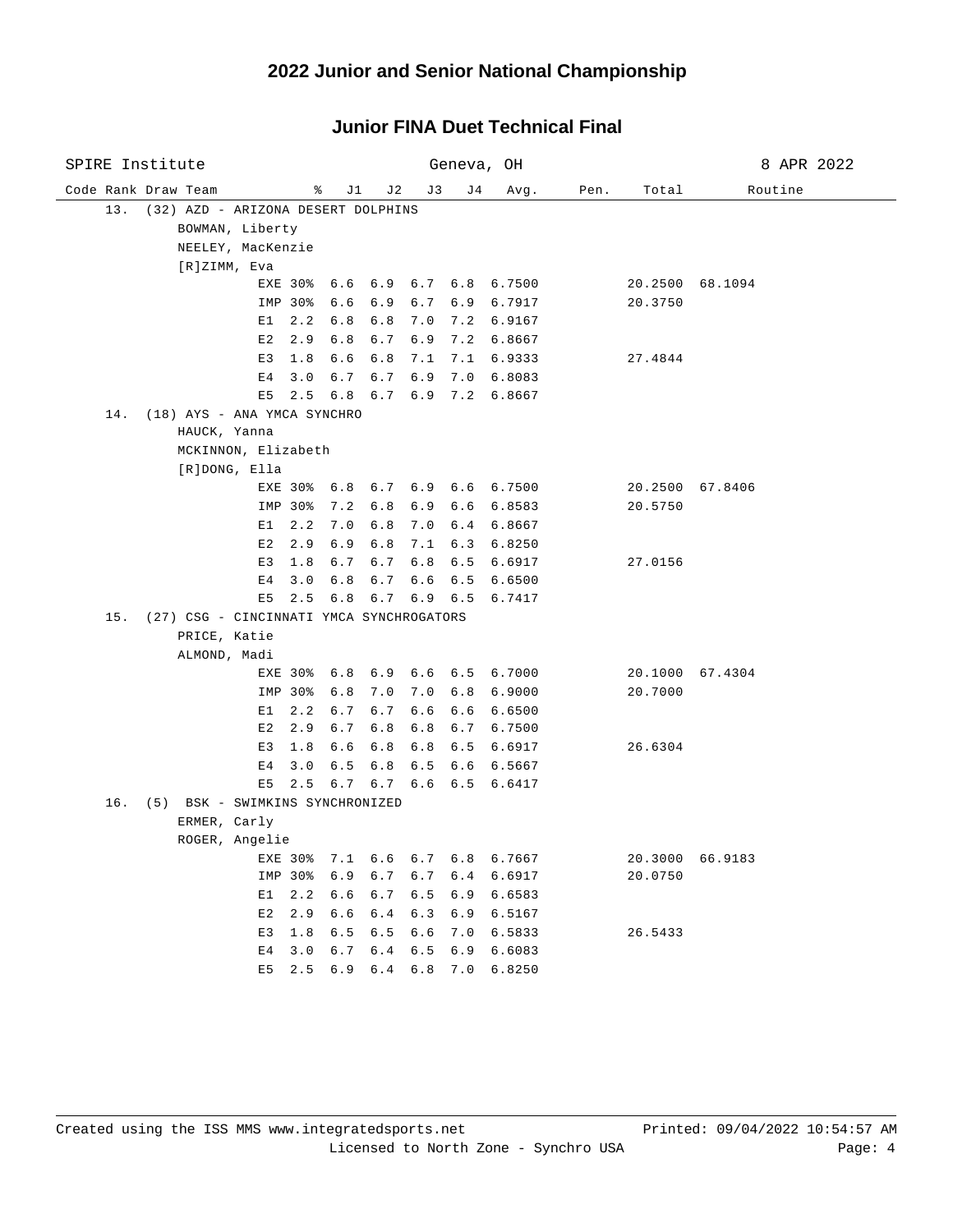#### Code Rank Draw Team % J1 J2 J3 J4 Avg. Pen. Total Routine SPIRE Institute Geneva, OH 8 APR 2022 17. (6) AYS - ANA YMCA SYNCHRO CORDIO, Rachel SHARON, Lia EXE 30% 6.6 6.4 6.6 6.6 6.5833 19.7500 66.8970 IMP 30% 6.8 6.9 6.4 6.7 6.7333 20.2000 E1 2.2 6.7 6.8 6.7 7.2 6.7833 E2 2.9 6.9 6.9 6.6 6.9 6.8750 E3 1.8 6.3 6.7 6.4 6.7 6.5417 26.9470 E4 3.0 6.8 6.7 6.3 6.7 6.6750 E5 2.5 6.8 6.6 6.7 6.9 6.7500 18. (35) PTX - PIROUETTES OF TEXAS CHU, Haley KIM, Erin EXE 30% 6.6 7.0 6.4 6.5 6.5750 19.7250 66.4282 IMP 30% 6.3 7.1 6.4 6.8 6.6167 19.8500 E1 2.2 7.0 6.7 6.8 6.9 6.8500 E2 2.9 6.9 6.7 6.7 6.9 6.8000 E3 1.8 6.8 6.7 6.4 6.5 6.6000 26.8532 E4 3.0 6.8 6.8 6.5 6.5 6.6500 E5 2.5 6.8 6.7 6.5 6.6 6.6500 19. (19) FCS - HOUSTON SYNCHROSTARS CHIU, Rebekah LEVARO, Sarah [R]ECHOLS, Katelin EXE 30% 6.7 6.4 6.5 6.8 6.6000 19.8000 66.4038 IMP 30% 7.1 7.0 6.7 6.4 6.8333 20.5000 E1 2.2 6.8 6.6 6.6 6.6 6.6167 E2 2.9 6.9 6.3 6.6 6.6 6.6000 E3 1.8 6.7 6.4 6.4 6.3 6.4167 26.1038 E4 3.0 6.4 6.4 6.4 6.3 6.3917 E5 2.5 6.8 6.5 6.7 6.4 6.6000 20. (33) NVN - NORTHERN VIRGINIA NEREIDS EVANS, Rikki LARRAIN, Eva EXE 30% 6.5 6.4 6.5 6.6 6.5000 19.5000 65.8605 IMP 30% 6.5 6.6 6.6 6.6 6.5917 19.7750 E1 2.2 6.6 6.7 6.8 7.0 6.7583 E2 2.9 6.5 6.7 6.6 7.0 6.6667 E3 1.8 6.7 6.8 6.3 6.9 6.7250 26.5855 E4 3.0 6.5 6.8 6.3 6.6 6.5500 E5 2.5 6.4 6.8 6.2 6.8 6.5833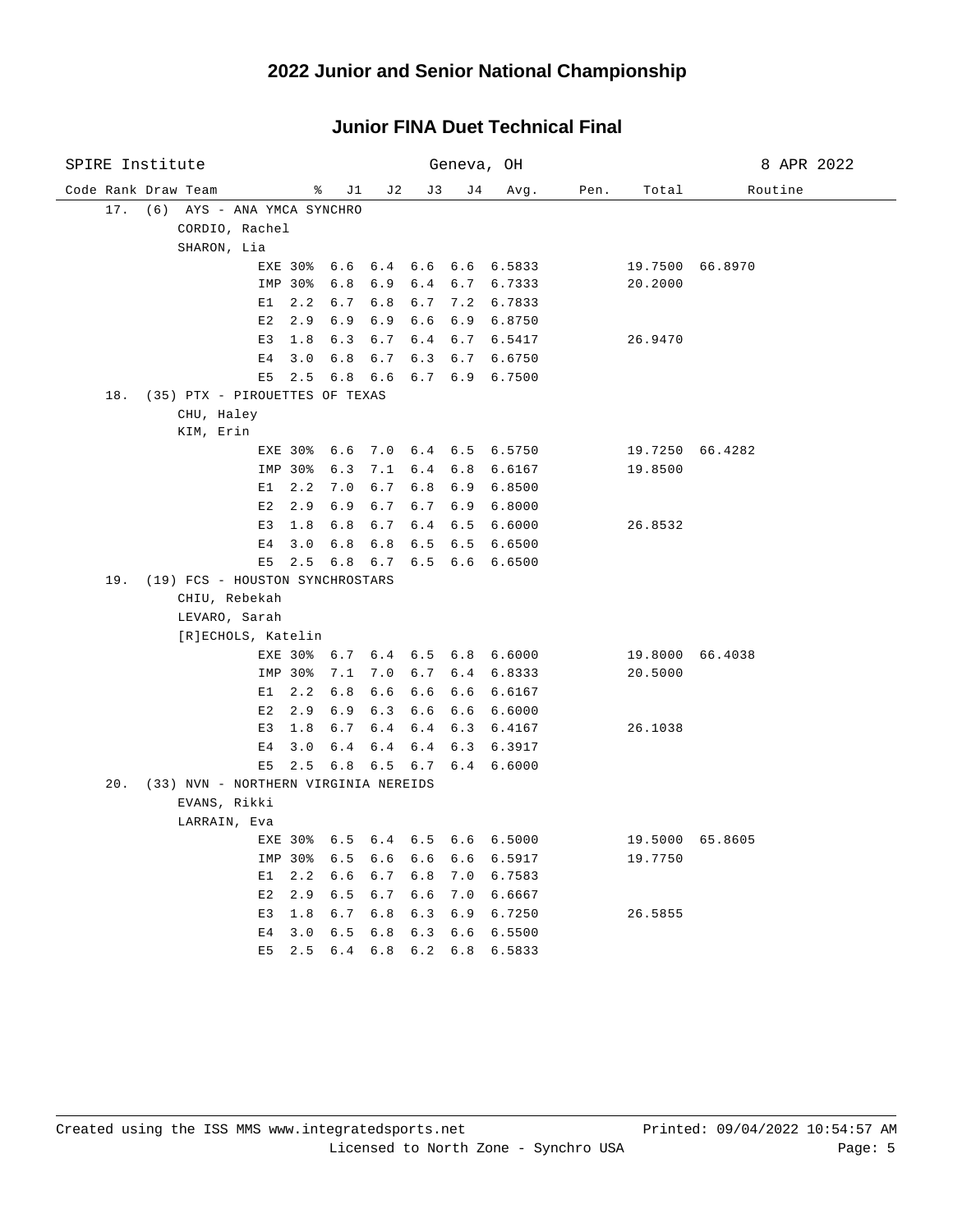| SPIRE Institute                                  |                                |            | Geneva, OH                 | 8 APR 2022 |      |                 |         |
|--------------------------------------------------|--------------------------------|------------|----------------------------|------------|------|-----------------|---------|
| Code Rank Draw Team                              | ွေ<br>J1                       | J2         | J3<br>J 4                  | Avg.       | Pen. | Total           | Routine |
| (22) CSG - CINCINNATI YMCA SYNCHROGATORS<br>21.  |                                |            |                            |            |      |                 |         |
| BURNS, Alison                                    |                                |            |                            |            |      |                 |         |
| EHRHARDT, Madelyn                                |                                |            |                            |            |      |                 |         |
|                                                  | EXE 30% 6.5                    |            | 6.7 6.4 6.5 6.5083         |            |      | 19.5250 65.5492 |         |
|                                                  | IMP 30%<br>6.3                 | 6.9        | $6.5$ $6.7$ $6.6000$       |            |      | 19.8000         |         |
|                                                  | $E1 \quad 2.2$<br>6.2          | 6.5        | 6.2 7.0 6.3917             |            |      |                 |         |
|                                                  | $E2 \quad 2.9$<br>6.7          | 6.7        | $6.0$ $6.9$ $6.6583$       |            |      |                 |         |
|                                                  | E3 1.8<br>6.5                  | 6.6        | 6.5 6.8 6.5667             |            |      | 26.2242         |         |
| E <sub>4</sub>                                   | 3.0<br>6.7                     | 6.6        | $6.3$ $6.7$ $6.6250$       |            |      |                 |         |
| E5                                               | 2.5                            | 6.4 6.6    | $6.2$ $6.7$ $6.4917$       |            |      |                 |         |
| (12) PTX - PIROUETTES OF TEXAS<br>22.            |                                |            |                            |            |      |                 |         |
| HOGG, Ashley                                     |                                |            |                            |            |      |                 |         |
| GLOWACKI, Paige                                  |                                |            |                            |            |      |                 |         |
|                                                  | EXE 30% 6.7 6.2 6.7 6.8 6.6667 |            |                            |            |      | 20.0000 65.4091 |         |
|                                                  | IMP 30%<br>6.5                 | 6.6        | $6.8$ $6.6$ $6.6083$       |            |      | 19.8250         |         |
| E1                                               | 2.2<br>6.6                     | 6.5        | 6.6 6.4 6.5417             |            |      |                 |         |
| E2                                               | 6.7<br>2.9                     | 6.4        | $6.5$ $6.5$ $6.5083$       |            |      |                 |         |
| E3                                               | 1.8<br>6.2                     | 6.4        | 5.9 6.2 6.1917             |            |      | 25.5841         |         |
| E <sub>4</sub>                                   | 3.0<br>6.3                     | 6.3        | $6.4$ $6.2$ $6.3000$       |            |      |                 |         |
| E5                                               | 6.4<br>2.5                     |            | $6.5$ $6.4$ $6.3$ $6.4000$ |            |      |                 |         |
| 23. (8) IMS - IMAGINE SYNCHRO                    |                                |            |                            |            |      |                 |         |
| FROST, Zoe                                       |                                |            |                            |            |      |                 |         |
| VASILCHENKO, Daria                               |                                |            |                            |            |      |                 |         |
|                                                  | EXE 30% 6.4 6.6 6.2 6.6 6.4833 |            |                            |            |      | 19.4500 64.8957 |         |
|                                                  | IMP 30%<br>6.4                 | 6.3        | 6.3 6.2 6.3000             |            |      | 18.9000         |         |
| E1                                               | 2.2<br>6.7                     | 6.6        | 6.7 7.0 6.7167             |            |      |                 |         |
| E2                                               | 2.9<br>6.7                     | 6.6        | $6.5$ $6.9$ $6.6583$       |            |      |                 |         |
| E3<br>E <sub>4</sub>                             | 1.8<br>6.6<br>3.0<br>6.4       | 6.7<br>6.8 | 6.8 6.8 6.7417<br>6.4 6.8  | 6.6000     |      | 26.5457         |         |
| E5                                               | 2.5                            | 6.3 6.8    | 6.4 6.6                    |            |      |                 |         |
| (1) SND - SOUTHERN NEVADA DESERT MERMAIDS<br>24. |                                |            |                            | 6.5083     |      |                 |         |
| BELL, Kyla                                       |                                |            |                            |            |      |                 |         |
| ZURNACHYAN, Alla                                 |                                |            |                            |            |      |                 |         |
|                                                  | EXE 30% 6.5 6.4 6.5 6.7 6.5083 |            |                            |            |      | 19.5250 64.6094 |         |
|                                                  | IMP 30%<br>7.0                 | 6.6        | $6.0$ $6.5$ $6.5417$       |            |      | 19.6250         |         |
| E1                                               | 2.2<br>6.3                     | 6.3        | $6.5$ $6.5$ $6.4000$       |            |      |                 |         |
| E2                                               | 2.9<br>6.4                     | 6.4        | $6.5$ $6.5$ $6.4500$       |            |      |                 |         |
|                                                  | E3 1.8<br>6.3                  | 6.4        | 6.4 6.6 6.4083             |            |      | 25.4594         |         |
| E4                                               | 3.0<br>6.1                     | 6.3        | $6.4$ $6.2$ $6.2500$       |            |      |                 |         |
| E5                                               | 6.2<br>2.5                     | 6.4        | 6.3 6.4 6.3417             |            |      |                 |         |
|                                                  |                                |            |                            |            |      |                 |         |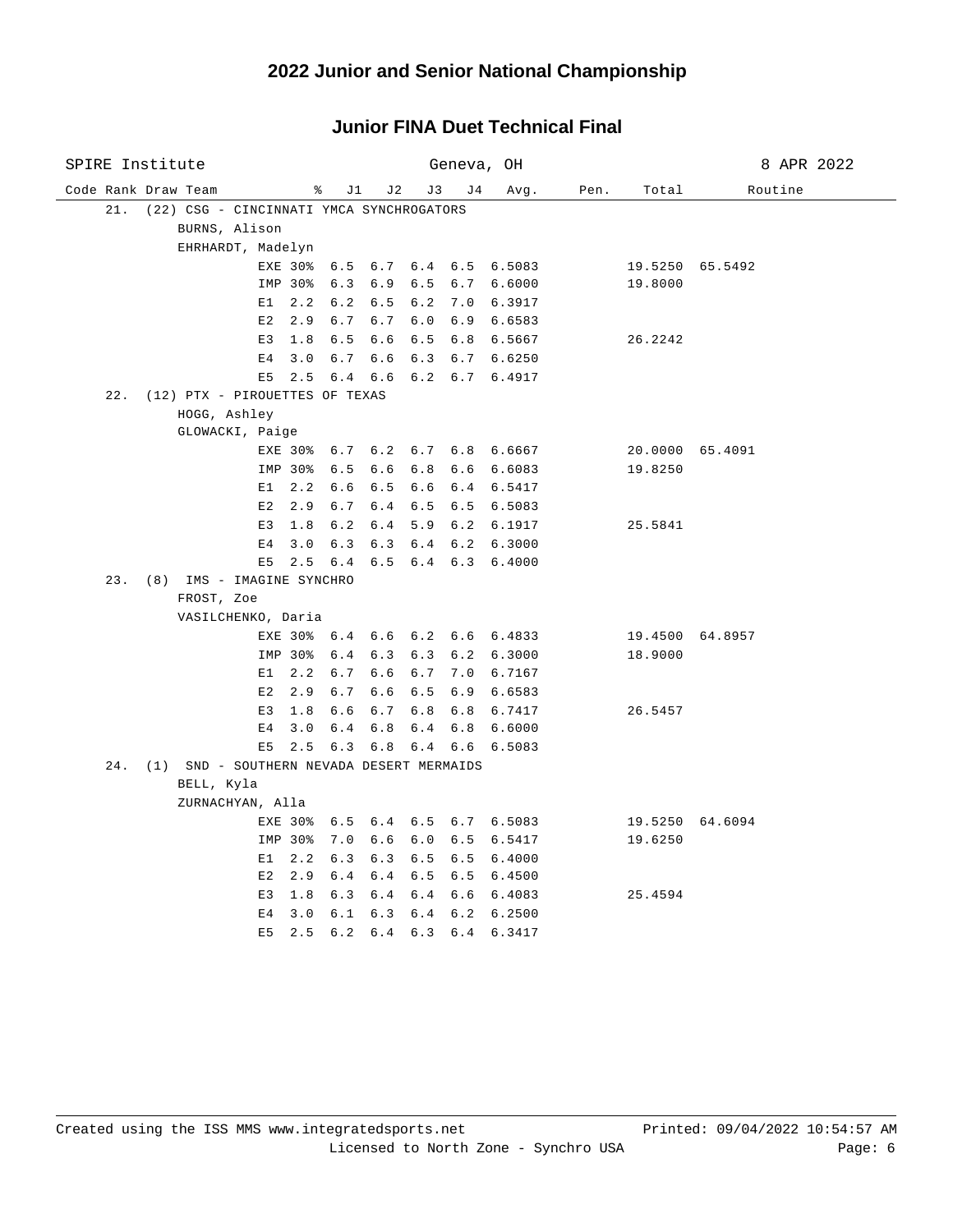#### Code Rank Draw Team % J1 J2 J3 J4 Avg. Pen. Total Routine SPIRE Institute Geneva, OH 8 APR 2022 25. (16) FCS - HOUSTON SYNCHROSTARS HUO, Emily HUO, Emma [R]PIERCE, Angela EXE 30% 6.6 6.6 6.4 6.5 6.5417 19.6250 64.3468 IMP 30% 6.6 6.4 6.4 6.4 6.4167 19.2500 E1 2.2 6.6 6.7 6.2 6.3 6.4500 E2 2.9 6.6 6.6 6.1 6.3 6.4333 E3 1.8 6.4 6.7 6.1 6.2 6.3167 25.4718 E4 3.0 6.4 6.6 5.8 6.3 6.3250 E5 2.5 6.4 6.5 6.2 6.2 6.3083 26. (26) NCY - NEW CANAAN Y AQUIANAS STEWART, Cameron MATHEWS, Alexandra EXE 30% 6.5 6.1 6.3 6.4 6.3417 19.0250 64.2876 IMP 30% 6.1 6.4 6.5 6.7 6.4417 19.3250 E1 2.2 6.6 6.5 6.5 6.7 6.5583 E2 2.9 6.6 6.3 6.3 6.6 6.4500 E3 1.8 6.8 6.4 6.3 6.5 6.4667 25.9376 E4 3.0 6.7 6.5 6.5 6.5 6.5167 E5 2.5 6.7 6.4 6.0 6.5 6.4333 27. (11) CSG - CINCINNATI YMCA SYNCHROGATORS OLSON, Maria FULLEN, Catherine EXE 30% 6.5 6.4 6.3 6.5 6.4417 19.3250 64.2750 IMP 30% 6.2 6.8 6.6 6.4 6.5000 19.5000 E1 2.2 6.1 6.5 6.4 6.4 6.3833 E2 2.9 6.7 6.4 6.3 6.3 6.3750 E3 1.8 6.5 6.4 6.4 6.5 6.4500 25.4500 E4 3.0 6.4 6.3 6.3 6.2 6.3000 E5 2.5 6.3 6.5 6.1 6.4 6.3417 28. (15) PWS - PACIFIC WAVES SYNCHRO ROBINSON, Emily KIZIS, Lisa EXE 30% 6.7 6.4 6.3 6.4 6.4167 19.2500 64.0043 IMP 30% 6.4 6.4 6.5 6.3 6.4000 19.2000 E1 2.2 6.2 6.4 6.3 6.6 6.3583 E2 2.9 6.8 6.6 6.4 6.6 6.6000 E3 1.8 6.8 6.4 6.3 6.5 6.4667 25.5543 E4 3.0 5.9 6.4 6.0 6.4 6.1917 E5 2.5 6.2 6.5 6.3 6.4 6.3500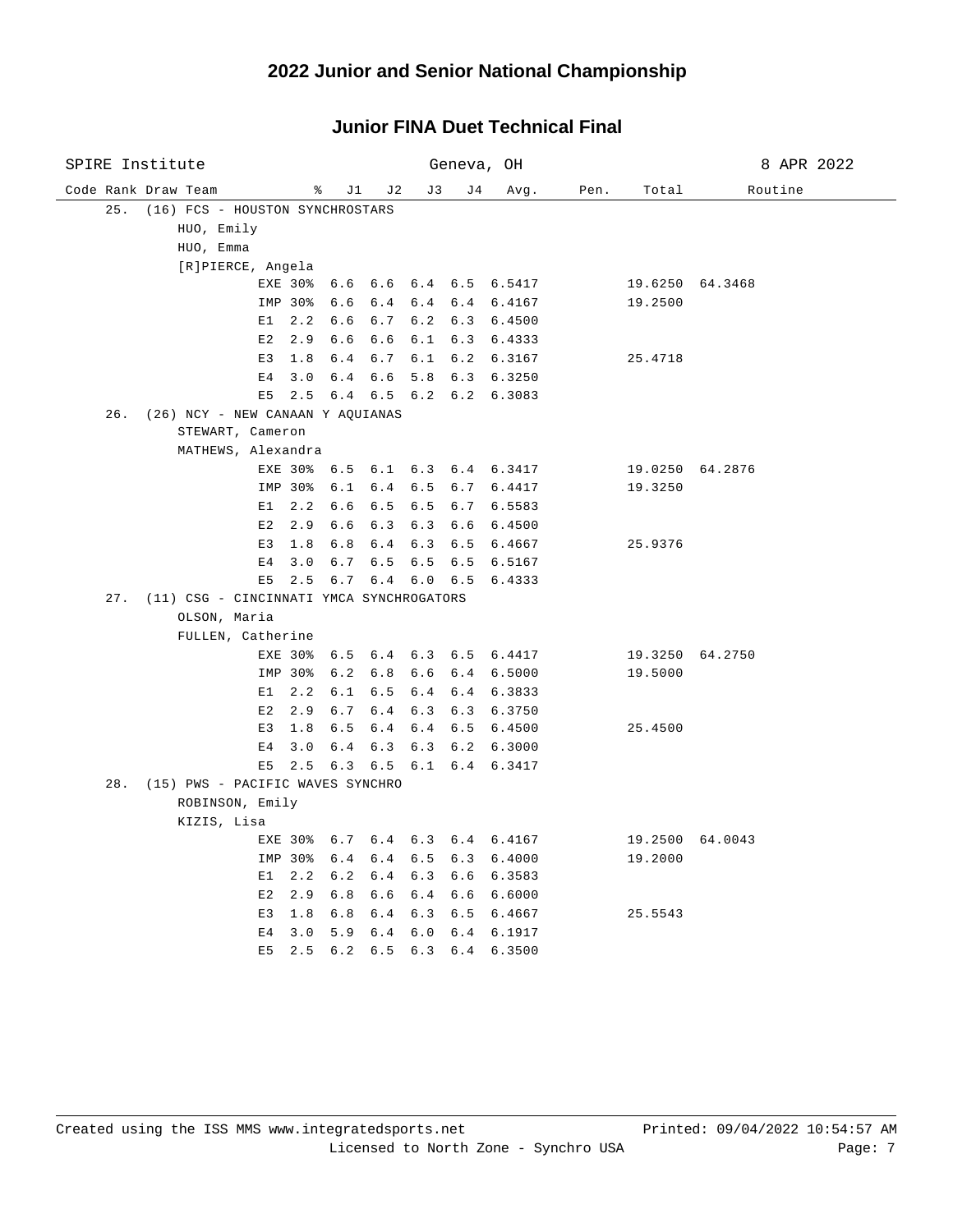| SPIRE Institute                                |                                |                        | Geneva, OH                   | 8 APR 2022     |      |                 |         |
|------------------------------------------------|--------------------------------|------------------------|------------------------------|----------------|------|-----------------|---------|
| Code Rank Draw Team                            | ိ                              | J2<br>J1               | J 3<br>J 4                   | Avg.           | Pen. | Total           | Routine |
| 29.<br>(20) MST - M SYNCHRONIZED SWIM TEAM     |                                |                        |                              |                |      |                 |         |
| CHOI, Madelyn                                  |                                |                        |                              |                |      |                 |         |
| CHOI, Irene                                    |                                |                        |                              |                |      |                 |         |
|                                                | EXE 30%                        | 6.5 6.2 6.2 6.4 6.3083 |                              |                |      | 18.9250 62.9288 |         |
|                                                | 6.7<br>IMP 30%                 | 6.2                    | $6.2$ $6.3$ $6.2833$         |                |      | 18.8500         |         |
| E1                                             | 2.2<br>6.5                     | 6.2                    | $6.3$ $6.3$ $6.3083$         |                |      |                 |         |
| E2                                             | 2.9<br>6.5                     | 6.3                    | $6.2$ $6.2$ $6.2667$         |                |      |                 |         |
| E3                                             | 1.8<br>6.2                     | 6.2                    | 6.4 6.1 6.2083               |                |      | 25.1538         |         |
| E <sub>4</sub>                                 | 6.3<br>3.0                     | 6.3                    | 6.3                          | 6.2 6.2917     |      |                 |         |
| E5                                             | 2.5<br>6.6                     | 6.4                    | 6.1                          | $6.3$ $6.3500$ |      |                 |         |
| 30. (24) CSW - CHARLOTTESVILLE SWANS           |                                |                        |                              |                |      |                 |         |
| CONNOLLY, Maggie                               |                                |                        |                              |                |      |                 |         |
| ELHART, Courtney                               |                                |                        |                              |                |      |                 |         |
|                                                | EXE 30%<br>6.4                 | 6.5                    | $6.5$ $6.3$ $6.4417$         |                |      | 19.3250 62.9156 |         |
|                                                | 6.0<br>IMP 30%                 | 6.4                    | 6.3 6.2 6.2417               |                |      | 18.7250         |         |
| E1                                             | 2.2<br>6.6                     | 6.3                    | 6.2                          | 6.6 6.4417     |      |                 |         |
| E2                                             | 2.9<br>6.5                     | 6.2                    | 6.1 6.5 6.3417               |                |      |                 |         |
| E3                                             | 1.8<br>5.8                     | 6.2                    | 5.8                          | 5.9 5.8750     |      | 24.8656         |         |
| E <sub>4</sub>                                 | 3.0<br>6.0                     | 6.3                    | 5.9 6.0 6.0167               |                |      |                 |         |
| E 5                                            | 2.5                            | 6.6 6.4 6.2 6.3 6.3583 |                              |                |      |                 |         |
| 31. (25) AYA - AUSTIN ANGELFISH                |                                |                        |                              |                |      |                 |         |
| KIM, Emma                                      |                                |                        |                              |                |      |                 |         |
| ZOU, Reina                                     |                                |                        |                              |                |      |                 |         |
|                                                | EXE 30% 6.3 6.0 6.2 6.1 6.1500 |                        |                              |                |      | 18.4500 61.6852 |         |
| IMP 30%                                        | 6.2                            | 6.3                    | 6.4 6.2 6.2583               |                |      | 18.7750         |         |
| E1                                             | 2.2<br>5.9                     | 6.3                    | 6.0                          | 6.0 6.0167     |      |                 |         |
| E2                                             | 2.9<br>6.5                     | 6.2                    | 6.1                          | 6.3 6.2583     |      |                 |         |
| E3                                             | 1.8                            | $6.1 \quad 6.1$        | 5.7<br>5.9                   | 5.9833         |      | 24.4602         |         |
| E <sub>4</sub>                                 | 3.0<br>6.0                     | 6.1                    | 6.0<br>6.0                   | 6.0083         |      |                 |         |
| E <sub>5</sub>                                 | 2.5                            | $6.5 \t6.3$            | $6.1$ $6.2$ $6.2583$         |                |      |                 |         |
| (2) CSG - CINCINNATI YMCA SYNCHROGATORS<br>32. |                                |                        |                              |                |      |                 |         |
| CHEYNE, Megan                                  |                                |                        |                              |                |      |                 |         |
| STACY, Ashlynn                                 |                                |                        |                              |                |      |                 |         |
|                                                | EXE 30%                        | $6.3 \t6.1$            | $6.0 \quad 6.1 \quad 6.1083$ |                |      | 18.3250 61.3207 |         |
| IMP 30%                                        | 6.3                            | 6.3                    | 6.1 6.0 6.1917               |                |      | 18.5750         |         |
| E1                                             | 2.2<br>6.1                     | 6.1                    | 6.1                          | 6.2 6.1083     |      |                 |         |
| E2                                             | 2.9<br>6.2                     | 6.1                    | 5.9 6.1 6.0917               |                |      |                 |         |
| E3                                             | 1.8<br>6.2                     | 6.0                    | 6.5                          | 6.4 6.2917     |      | 24.4207         |         |
| E <sub>4</sub>                                 | 3.0<br>6.0                     | 6.1                    | $6.0$ $6.0$ $6.0083$         |                |      |                 |         |
| E <sub>5</sub>                                 | 2.5<br>6.0                     | 6.2                    | 6.1                          | 6.1 6.1000     |      |                 |         |